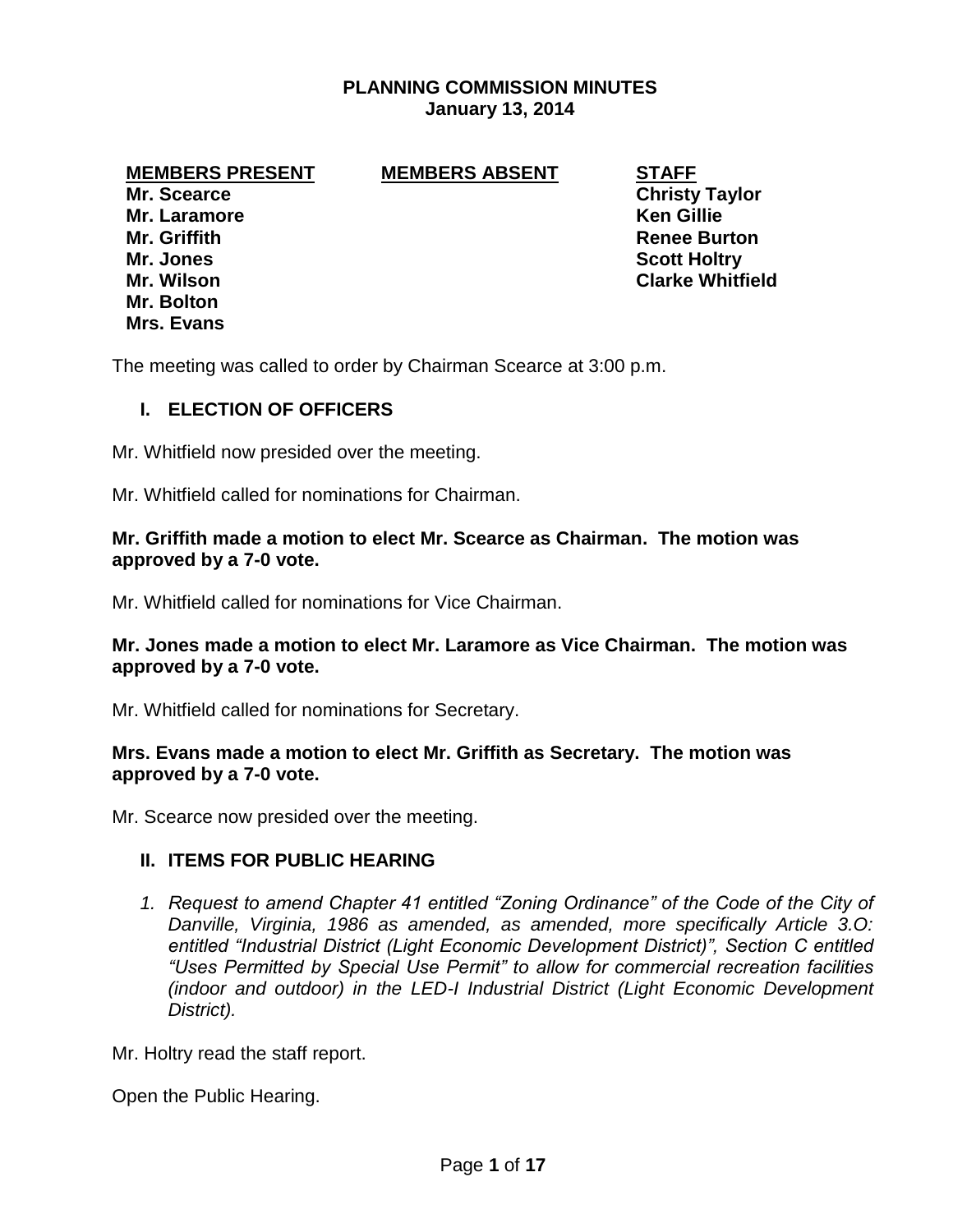Present in favor of the request was Mr. R J Lackey, attorney with Woods Rogers. I actually think I am the next item on the agenda but they seem to overlap, so I figured I would come up in case there were any issues. I represent the land owner and the applicant on item 2 which is related to this. It is for an indoor soccer arena. Presently the building is being used for training. It has been built with two indoor soccer fields. I would have loved to have had this facility growing up. We had to play in gyms. We would get caught in corners. This is something that is needed in Danville. The operator has had a lot of requests. It started as a training facility. He has had moderate requests to have it recreationally. It seems like a wonderful thing to use. Averett has asked to use it. Various other clubs have asked to use it. We really think this is something that will bring people to Danville. This is something that gives people in Danville recreation that children are always looking for, teenagers are looking forward, and even adults are looking for. I strongly urge you to support this. I am happy to answer any questions if there are any.

Close the Public Hearing.

# **Mr. Griffith made a motion to recommend approval of the Code amendment. Mr. Jones seconded the motion. The motion was approved by a 7-0 vote.**

*2. Special Use Permit Application PLSUP20130000368, filed by Adam Webb, requesting a Special Use Permit to operate an indoor commercial recreation facility in accordance with Article 3.O; Section C, Item 24 of the Code of the City of Danville, Virginia, 1986, as amended, at 2425 Goodyear Blvd, otherwise known as Grid 2505, Block 002, Parcel 000002 of the City of Danville, Virginia, Zoning District Map. The applicant is proposing to operate an indoor commercial recreation facility that consists of two soccer fields.* 

Mr. Holtry read the staff report. Seven notices were sent to surrounding property owners within 300 feet of the subject property. Four responses were not opposed.

Open the Public Hearing.

Present on behalf of the request was Mr. R J Lackey. I am just here to answer any questions.

Mr. Griffith asked is your client familiar with the conditions?

Mr. Lackey responded yes.

Mr. Griffith stated my only concern is that if you are going to have two courts you are looking at four teams and spectators, you could easily hit 100 people. Is 100 a hard fast or is that by the Fire Marshall?

Mr. Gillie responded it is by the Building Code.

Mr. Lackey stated these are small courts. They are not the size of basketball courts. They are smaller than that. You are looking at around 20 players at any given time.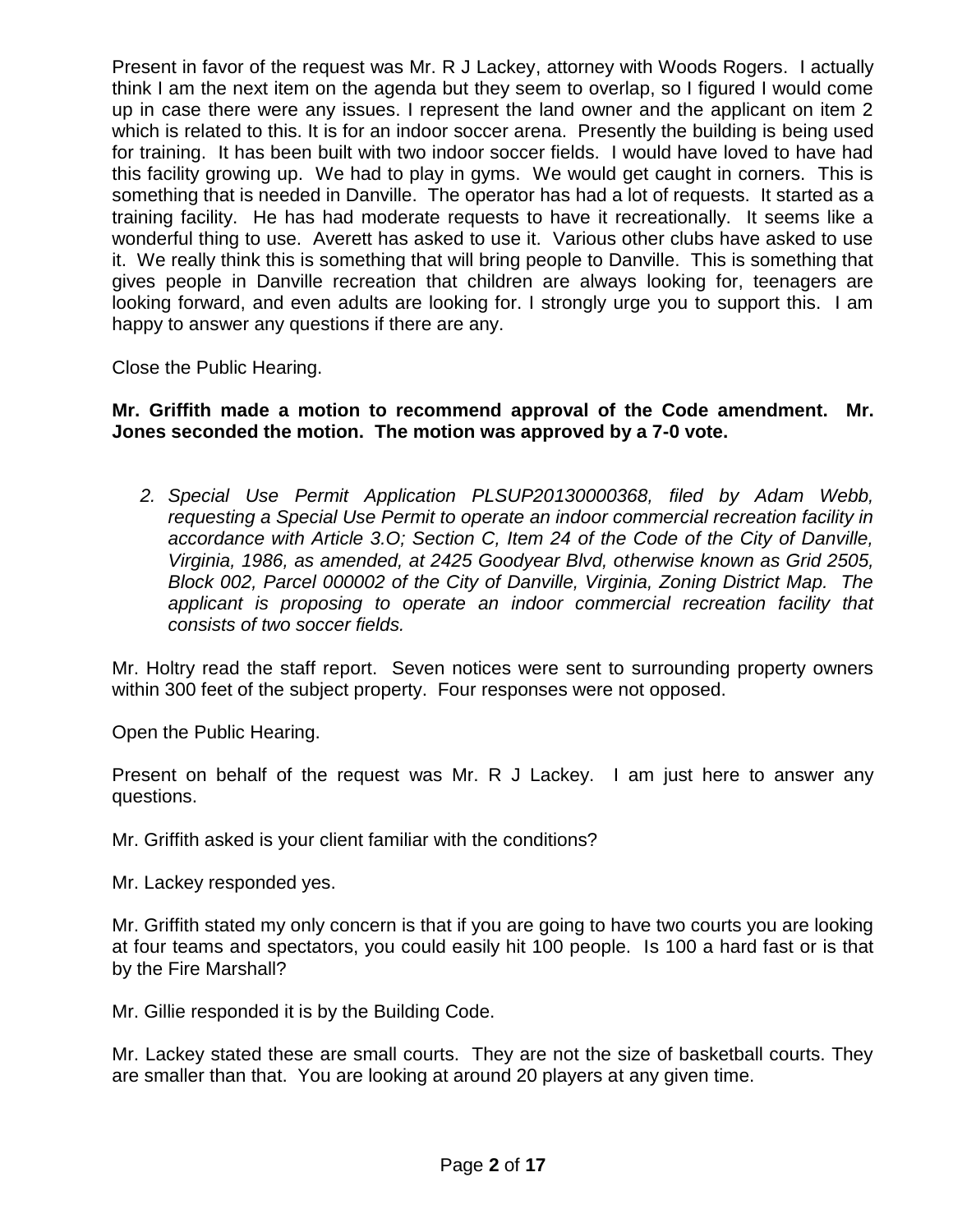Mr. Griffith stated yes you would, but you are going to have some subs. Generally when you are scheduling those you are going to have another team coming in after that so you could easily have six or eight teams and then spectators.

Mr. Lackey stated we have looked at that.

Mr. Griffith asked and that is fine?

Mr. Lackey responded yes.

Mr. Gillie stated the Building Code currently has it limited to 50, but they can ask for a modification to the limits up to 100. After 100 it is going to take some structural renovations to the building, so we put the limit at 100. If they find that there is a need they can come back and ask for a modification to those conditions.

Mr. Griffith stated as long as they are comfortable with it I am fine with it.

Mrs. Evans asked will improvements be done to the parking lot?

Mr. Lackey responded there are none planned. As I understand from Mr. Gillie, the parking lot is adequate for this number of people. There is one on each side of it and it will hold enough cars, so we don't have any plans to improve the parking lot.

Mr. Jones asked how big are the restrooms going to be?

Mr. Lackey responded the restrooms to Code are adequate for 140 people.

Close the Public Hearing.

**Mr. Bolton made a motion to recommend approval of PLSUP20130000368 with conditions per staff. Mr. Griffith seconded the motion. The motion was approved by a 7-0 vote.** 

*3. Rezoning Application PLRZ20130000385, filed by Jim Abercrombie requesting to rezone from N-C, Neighborhood Commercial to CB-C, Central Business Commercial, 754 Patton Street, otherwise known as Grid 1716, Block 004, Parcel 000002 of the City of Danville, Virginia, Zoning District Map. The applicant is proposing to rezone to expand the potential uses of the property.* 

Mrs. Burton read the staff report. Thirty-seven notices were sent to surrounding property owners within 300 feet of the subject property. Eleven responses were not opposed.

Open the Public Hearing.

Present on behalf of the request was Mr. Jim Abercrombie. I am here to answer any questions that you might have.

Close the Public Hearing.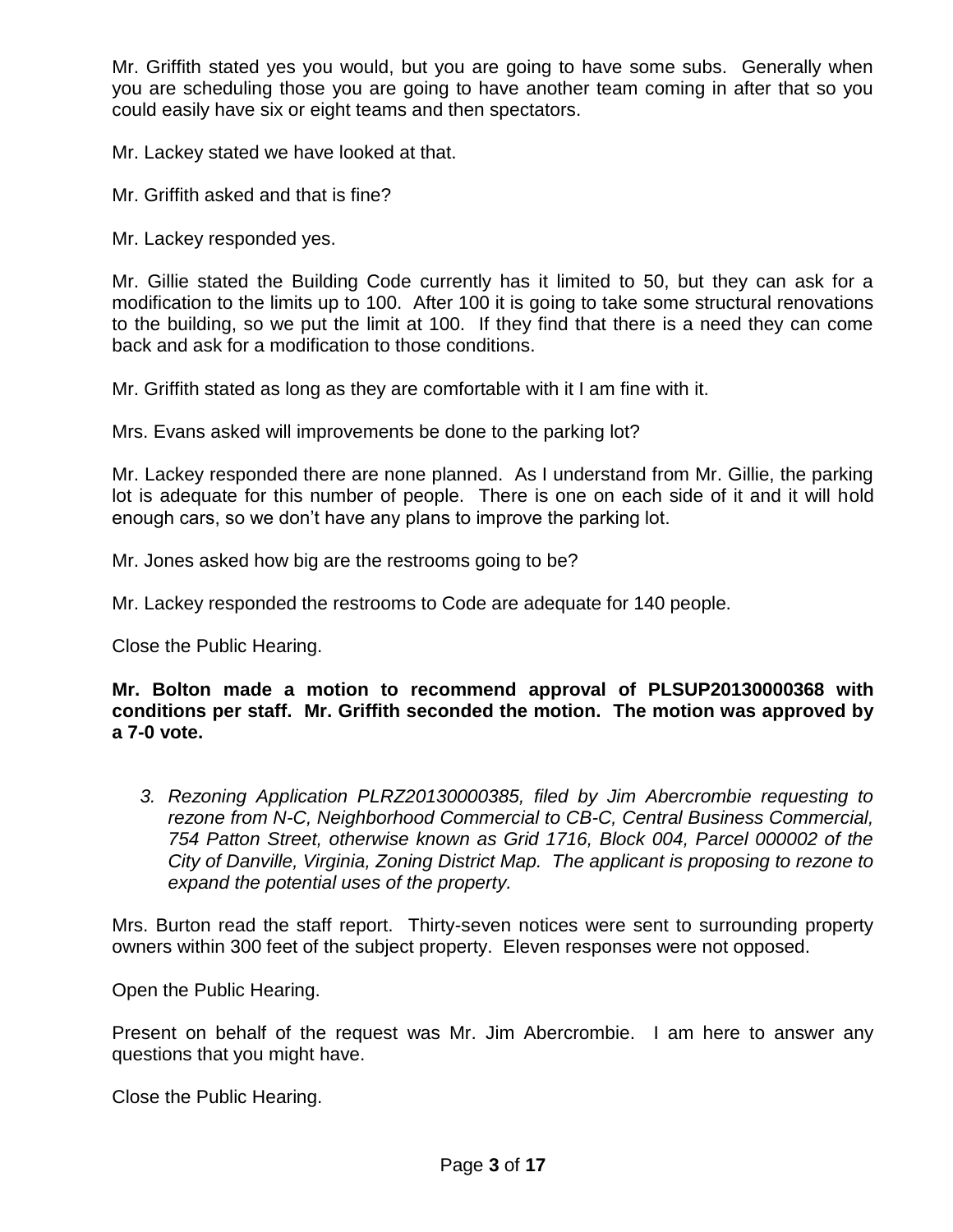**Mr. Wilson made a motion to recommend approval of PLRZ20130000385 as submitted. Mrs. Evans seconded the motion. The motion was approved by a 7-0 vote.** 

*4. Special Use Permit Application PLSUP20130000386, filed by Kalil Khan, requesting a Special Use Permit to develop a cemetery in accordance with Article 3.E:, Section C, Item 4 of the Code of the City of Danville, Virginia, 1986, as amended, at Parcel ID #74721 on Kingoff Drive., otherwise known as Grid 3709, Block 003, Parcel 000002 of the City of Danville, Virginia, Zoning District Map. The applicant is proposing to develop a cemetery at this location.*

Mrs. Burton read the staff report. Nine notices were sent to surrounding property owners within 300 feet of the subject property. Three responses were opposed.

Open the Public Hearing.

Present on behalf of the request was Mr. Robert Whitt and Mr. Kalil Khan. Mr. Whitt stated we are here basically to answer any questions. I think there are a lot of misconceptions as far as the responses that were made by the neighbors as to the nature and the use of the property. Most of them are not familiar with this type of cemetery. I think we can certainly answer any questions or concerns that they may have.

Mr. Khan stated in the City of Danville, we do not have any Muslim cemeteries. The closest one is about an hour and a half away. We have a small community here of about 20 families and 90% of them are below the age of 50. We are trying to establish a cemetery over here. I would like to answer any questions that might arise. To the people that are opposed, ask me any questions. I am pretty sure there are misconceptions.

Mr. Griffith asked are there requirements placed on religious affiliated cemeteries as far as maintenance and perpetual care? I know there are certain requirements for private cemeteries. I am just concerned about the long term care and maintenance.

Mrs. Burton responded from the state's perspective, no. When it is a religious affiliation or family cemetery they are exempt from the licensing procedures. Locally we will monitor the actual cemetery itself. We do not have any type of control of specific regulations other than there is a minimum of 12" of dirt upon the interment.

Mr. Griffith stated I just know like with Danville Memorial Gardens there is required to be a trust fund for perpetual care and the maintenance of it. That was my concern. Are you making any type of preparations for this?

Mr. Khan responded we will have some kind of fund to maintain it. There is no maintenance because it is an unmarked grave. There is no headstone or anything of that sort. Ask questions and I will enlighten. The neighbors will not even know that there is a cemetery there.

Mr. Whitt stated it is a wooded area and there are some trees that the seller has asked to remove prior to the sale. He will have a certain period of time to remove those.

Mr. Griffith stated hasn't there been some grading out there?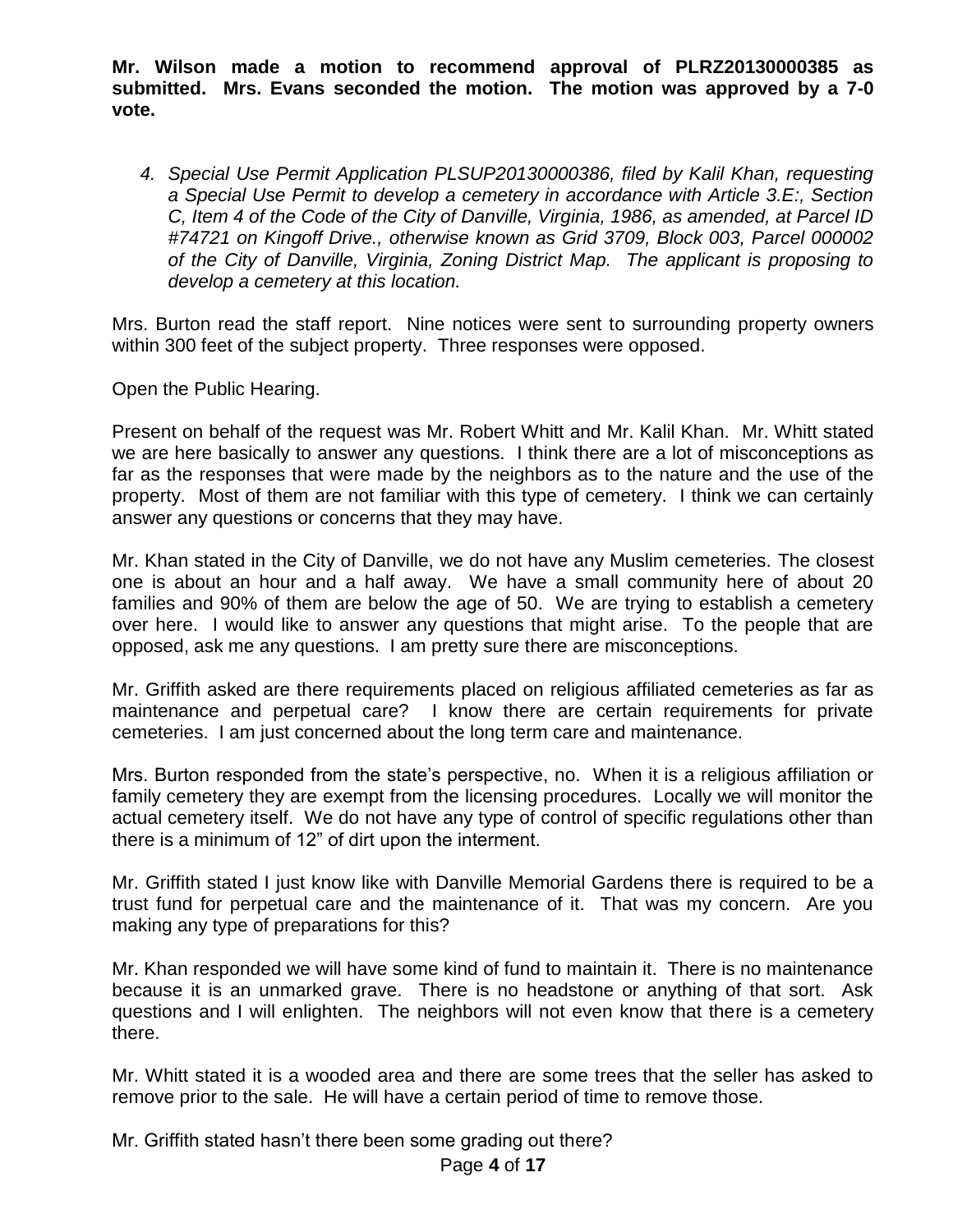Mr. Whitt responded I am not aware of any.

Mr. Gillie stated that is an adjacent property. The grading has occurred on an adjacent property.

Mr. Whitt stated other than that tree removal that will happen probably for a month or so, they won't even know that it has changed.

Mr. Wilson asked so this type of cemetery doesn't fall in the same category as a family cemetery?

Mr. Whitt responded that is correct. They do use coffins. I think that was one of the concerns. They do bury people in coffins, so you don't have to worry about any issues with that. They are buried within 24 hours. That is one of the main reasons they need a cemetery here, because under their faith they are supposed to be buried within 24 hours.

Mr. Khan stated absolutely must be.

Mr. Wilson stated so that creates difficulty for the local community if you have to go out of town.

Mrs. Evans asked would it be the same as any other funeral? A hearse would bring the body into the burial site.

Mr. Khan responded yes. It is just that a hearse from the place that takes care of the deceased and that will go immediately to the cemetery. It doesn't have to have a police escort. We believe that when someone dies, within 24 hours they have to go to the next step. Have I answered your question?

Mrs. Evans asked will there be graveside services?

Mr. Khan responded if it is, it is just one minute of prayer to take this person from one life to the other. It is nothing spectacular.

Mr. Whitt stated not like the Baptist.

Mr. Gillie asked is there a minimum depth or anything that you maintain?

Mr. Khan asked depth?

Mr. Gillie responded the distance that the person is placed.

Mr. Khan stated 6'.

Mr. Gillie asked will there be a need for any type of storage of equipment?

Mr. Khan responded no, we will hire someone.

Mr. Gillie stated we didn't know. We thought maybe it would be shallow enough to be hand dug. Thank you, that's all I had.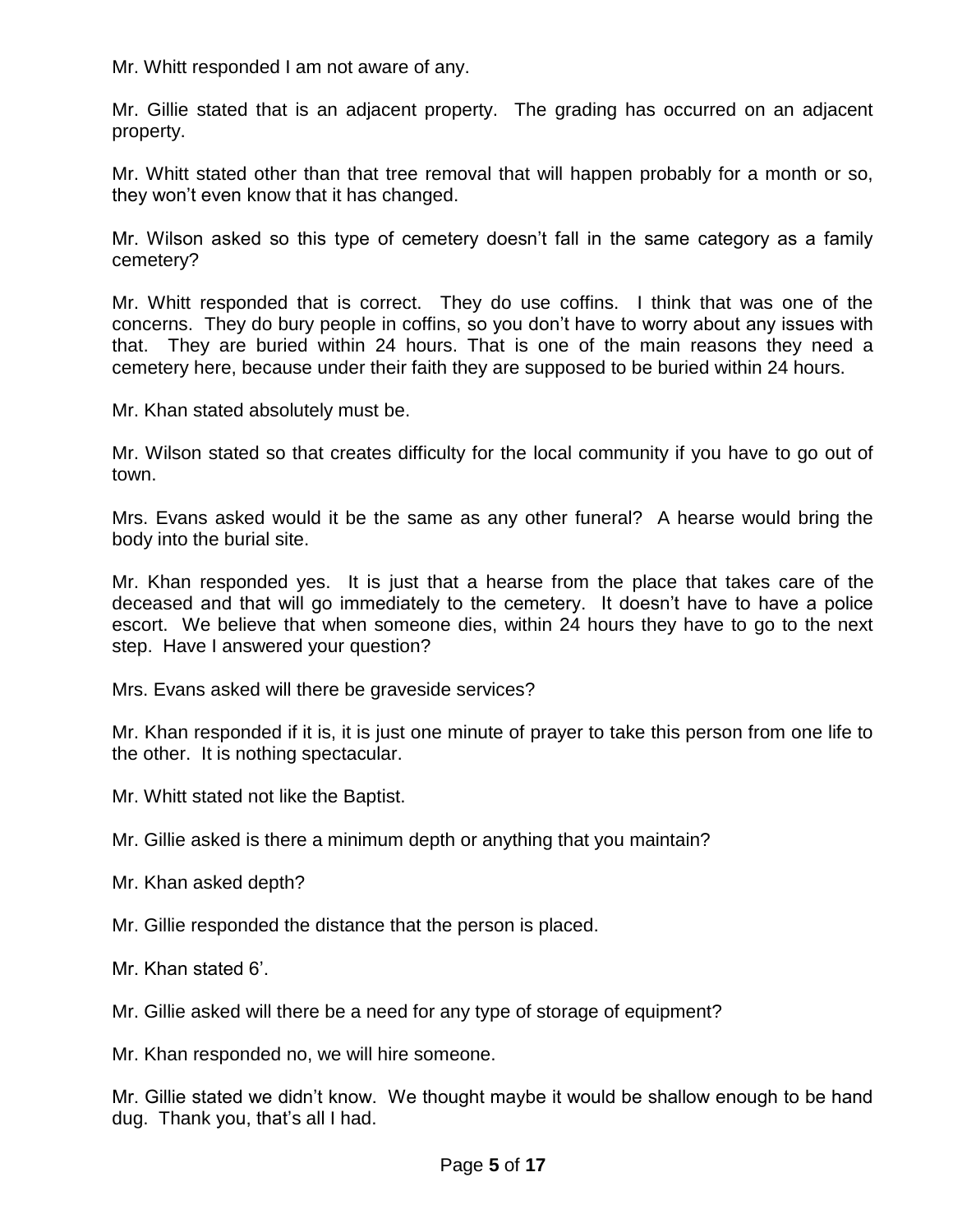Mr. Wilson asked will there be an entrance/exit designation? In other words, the cemetery will be recognizable from an entrance road.

Mr. Khan responded there is an existing entrance road right now. We will use that. There is no need to have a new entrance or anything like that.

Mr. Wilson asked any signage?

Mr. Khan responded no.

Present in opposition to the request was Mr. Averett Witcher, Pastor of Glenwood Memorial Baptist Church. We do have some concerns about the cemetery. If you know about the outlets that the church has and the area of the homes, since the bypass was put in we really only have two entrances into the church. It has to be either Kent Street or further down and then to the east at Airport Road. Thinking about this I fear that there will be some problems traveling in and out getting to the church at certain times. That is certainly a current concern that I have. Also, I am concerned about the noise factor. I think that will be increased. I am also concerned about the value of property in that area. To the contrary, I think that it will cause a decrease in the value of the property rather than an increase. I did not get all of the facts and information that I needed. The church people didn't really know that much about what was going on. I discovered this on Sunday. I told them that I would come and present this information anyway to each of you. Thank you.

Mr. Griffith asked where is your church in relation to this property?

Mr. Witcher responded it is 1405 Halifax Road. At one time we had an exit on Starling Avenue. When we first built the church it was the fellowship hall and we had an entrance coming in and a mailing address of 125 Starling Avenue.

Mr. Scearce stated so you are on the other side of the bypass.

Mr. Gillie stated correct.

Mr. Griffith asked so you are across the bypass from this property?

Mr. Witcher responded we have to go across the bypass in order to get from the east side. If we go in from the east side we have to go in on Airport Road and on the west side we can go in from Glenwood through Kent Street.

Mr. Gillie stated your church is on the opposite side of the bypass than this piece of property.

Mr. Witcher stated we are on the southside.

Mr. Gillie stated you are on the school side of the bypass.

Mr. Witcher stated we have to go across the bypass, yes we do.

Present in opposition to the request was Mrs. Nancy Combs. I live on Lexington Avenue. To answer the question regarding the location of the church, if you were to stand on the front stoop of the church and look straight ahead to the left, you would be looking directly at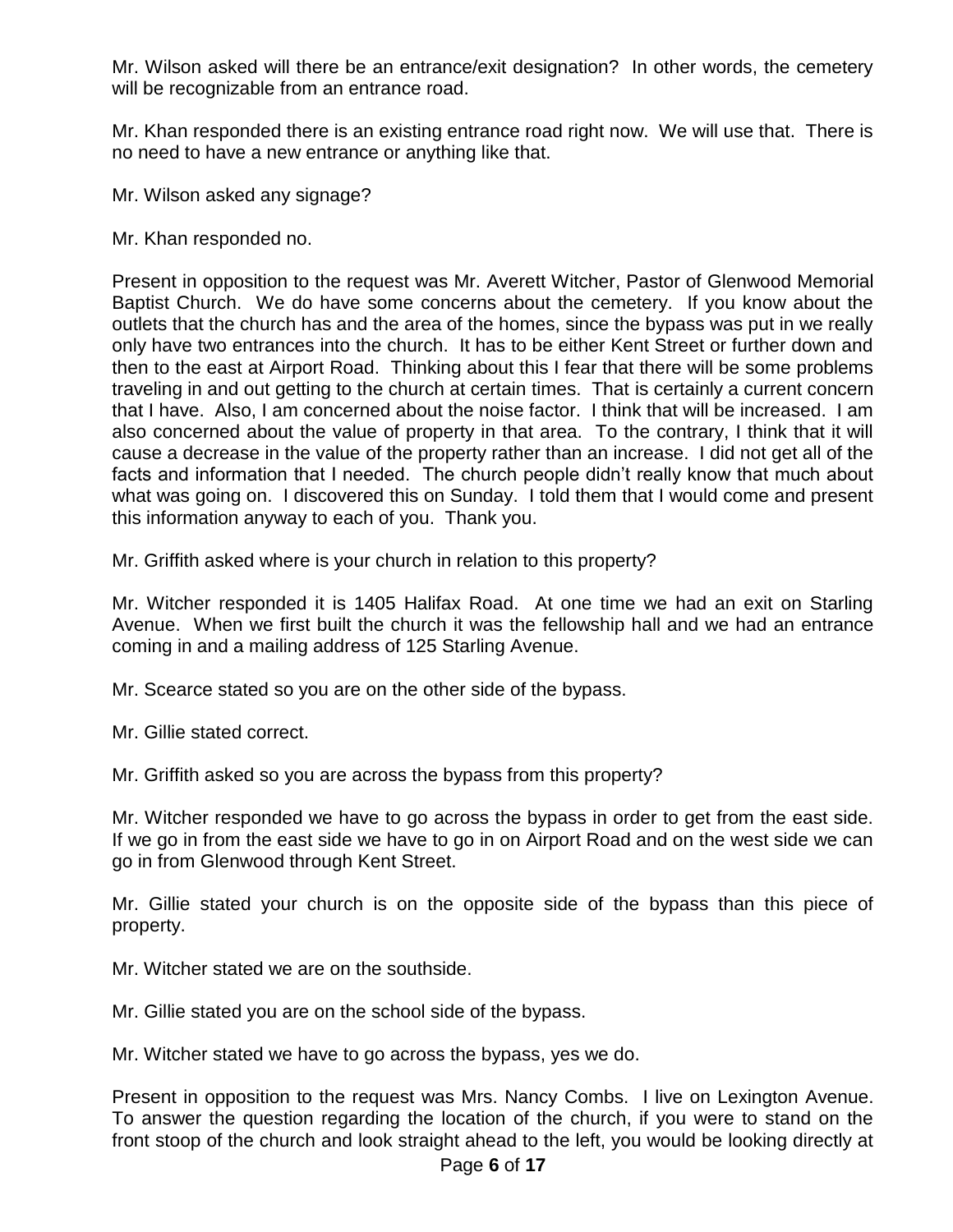the cemetery if it were to be approved and developed. I am here to represent myself and my husband. We do live at 145 Lexington Avenue. We own two homes on Lexington Avenue. I have lived in the community for more than a quarter of a century and my husband for more than a half of a century. We are strongly opposed to the development or the approval of this special use permit for six acres to be converted to a cemetery at the end of Kingoff, an area zoned for residential usage which falls within a residential area. Kingoff as you know is a side road that must be accessed from Lexington Avenue. It runs close to and parallel to Lexington Avenue and the bypass. That expressway is heavily traveled by cars, vehicles, and large transport trucks. There are several reasons we are opposed to converting this six acres of land to a cemetery. First, the residential character and current designation, we like many others have made a long term residential investment in this neighborhood and have made our home in this residential area. Again, my husband and I have nearly a century of combined commitment to this neighborhood and to Lexington Avenue. While there are other businesses and designations within the general Glenwood Community, the general area in question is residential both in nature and of its composition by current zoning. We desire to maintain that residential designation and the residential feel of our community. We do not desire for other types of designations including cemeteries to be approved. The approval of other designations within this residential neighborhood ultimately changes the composition of our area and it creates additional hodge-podge which you have heard me speak of before. We believe that the more hodge-podge the community becomes, the more that will be approved in the future. The woodland loss and change in character by the bypass noise, if you look closely at your photo you will notice that the six acres of land in question is mostly 100% wooded. The land adjacent is the bypass and the land would have to be cleared in order to be converted to a cemetery. The traffic for residents is very noisy when the land is cleared. These six acres of wooded land is a sound barrier for those of us who live on Lexington Avenue. It also blocks our view of a noisy and unattractive expressway. The loss of this wooded land will create additional noise seven days a week, 24 hours a day. The view from our street would be negatively changed as well. The noise would inhibit us from enjoying our property. The cars and trucks constantly traveling, more wildlife would be also be displaced including more deer which invade our yards and our gardens. Traffic could increase in the neighborhood itself, more specifically on Lexington and Kingoff. As you know this would be an Islamic cemetery and if approved by virtue of their beliefs they would be buried within 24 hours of death. Death does not discriminate by day of the week. Any day of the week there could be burials and traffic. We were unable to locate any Islamic cemetery close by and we imagine that there are not many communities in this region who have approved Islamic burial grounds and that they are few far and in between. Consequently, we believe that the Islamic understandably take care of their own brothers and sisters no matter their home address; therefore, we believe the six acre track, if approved, would ultimately be the resting place for those far and near. In your packet prepared by the city, you will note that the city defines the current character of the vicinity as residential. We and our neighbors would like to maintain that character. We moved into a residential area because we wanted to live in a residential area. Please don't change the face of our neighborhood and the land designation virtually adjacent to our property. High potential for property depreciation and the inability to sell, we are concerned that if this is approved it will result in property depreciation and it will make our properties more difficult to sell because the highway would be visible from Lexington and the noise would be audible 24/7. There are other very small cemeteries in the Glenwood community and they have been in the community for a very long time, in fact prior to the annexation when the property fell within the county borders. Both have about eight to ten people buried in them. Both are decades old and completely out of sight. No one knows they exist. There are no walk paths, no road access to either of them, there have been no recent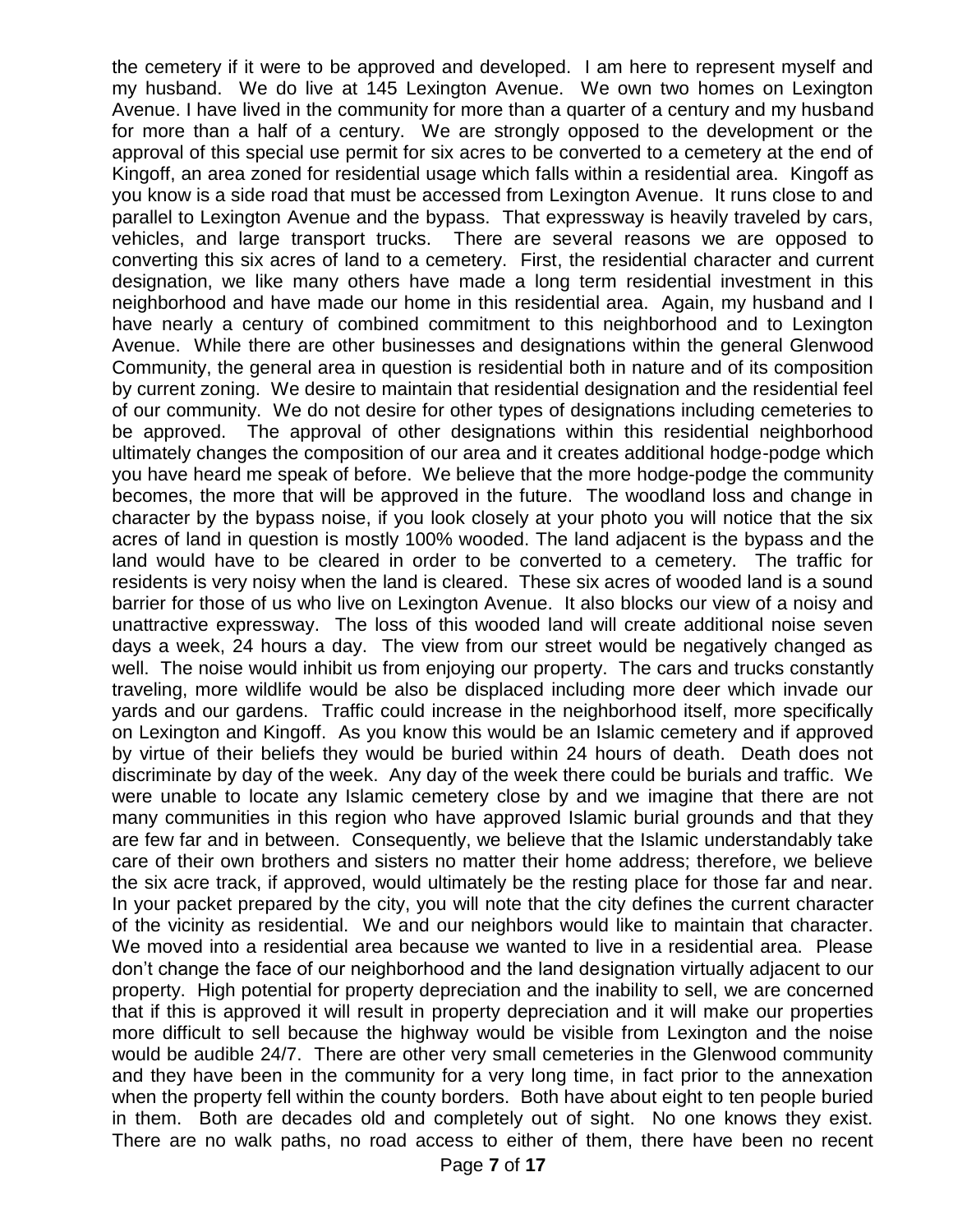burials in recent decades within either of them. The one on Halifax Road holds about eight people and is deeply buried in thick brush and is currently inaccessible and out of view. The one on Crestview is very deep into a plot of land owned by St. James Baptist Church. It too is currently virtually inaccessible. If you recall some time ago there was another representative here for another issue within the Glenwood community representing the Saint Baptist Church and referencing that land. When he spoke he shared with the commission that it was their intention to build a church and a parking lot there not to use that space for additional burials. Please don't put a cemetery in a residential neighborhood and change the designation to allow for a cemetery. This is just not the right place. I am sure there are other places within our great city that would be more appropriate for a cemetery. In closing I would like to refer back to my earlier comment that my husband and I have nearly a century of genuine commitment to this residential neighborhood. Others living in the neighborhood and on Lexington Avenue have many more years than the two of us. With all due respect, those who wish to develop this land into a cemetery do not have one minute of commitment to this neighborhood nor do those likely to be buried there. I ask you to take care of the people who have taken care of this neighborhood and try to make sure that it maintains its residential flavor and preserve its good community atmosphere. Last but not least, several of the neighbors on Lexington Avenue who are elderly, handicapped, and/or have to work and were unable to make the meeting today prepared statements that they asked me to share with you. I have copies and I will give those if it is appropriate. Additionally, Mr. Weatherford at 134 Lexington Avenue who is physically unable to attend this meeting asked me to indicate to you his opposition to this special use permit request just in case you did not receive his written response. I thank you for your time and consideration and I am happy to answer any questions that you might have.

Mr. Scearce stated just for a point of clarification there will be no change in the residential designation in this case. It is just for a special use permit. Many cemeteries are in residential areas by right.

Mr. Gillie stated cemeteries can go in various districts by special use permit but it doesn't change the zoning. This is a use that is recognized if they obtain a special use permit, so there is no change in zoning.

Present in favor of the request was Mr. Abdul Rauf Ansari. I live at 102 Kingoff Drive and I have been in this area for about a year. I met Mr. Khan about a year ago. I know the owner of the land Mr. Dave Evans. We bought property from him in September 2012. I came here because the neighbors had passed around a hello happy New Year about the cemetery and it describes their concerns and how they feel about Islamic people not having caskets. We don't cremate, which is true. We also abide by the laws of the community. If the law states that you have to have a casket for a burial then we submit to that. Mr. Khan beat me to the punch, because I had intended to purchase the same property. I had the same idea to put a cemetery there for Islamic burials. In the Islamic community, when someone passes we take the body, we wash it, say prayers, and take it to a burial ground. I know it is a little different, because most people are used to when someone passes they put you in a coffin. Some Islamic people are buried in coffins, but I prefer the more traditional way. I had intentions on purchasing this land about two years from now. When I heard about another group trying to buy this property I was not too happy about it. I came from Pennsylvania and I have been here a little over a year. I am retired. I came to Danville because people always say that if you retire this is the town for you. When I found out that the group trying to buy this property wanted it for Islamic burials I was elated by it. Mr. Khan has stated that there are about 20 Islamic families. When I first moved to Danville, I knew of only one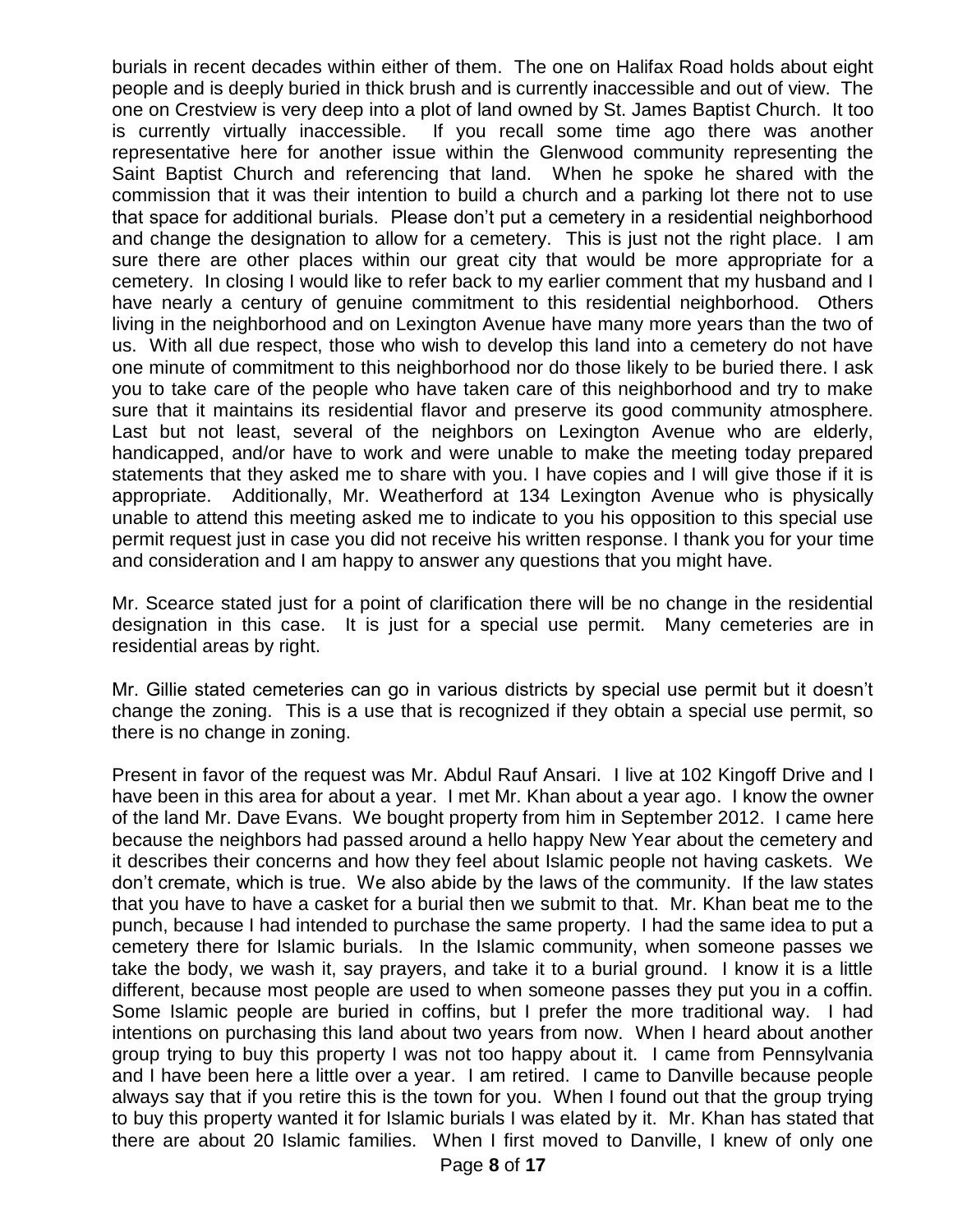Islamic place to worship in this town. I found out there is another Islamic place of worship on Piney Forest. The place I worship is right down the street at 120 S Union Street. In Islam religion is more than just praying. Religion is your life. It is your business life, your family life, and it incorporates everything. Different places have certain rituals and we have different rituals. That is why I myself would not like to be buried in a coffin, but like I said we obey the laws of the area we live in. If the law states that we have to be buried in a coffin, then so be it. I didn't come down here to bring down property values. I came down here for peace and quiet. I am elated to have an Islamic cemetery there. I am in favor of it. I live on Kingoff Drive and to go to the cemetery you would have to pass my house. Right now there is only one house on Kingoff Drive and that is the house that we live at. My neighbor Mr. Soyars has some land but he hasn't built a house there. I think it is a perfect place for a cemetery. My wife asked me if something happens to me would I like to buried in Pennsylvania. I said no this is home. Danville, Virginia is my home now and I would like to make the best of it, improve my property, and not disrupt nothing.

Mr. Scearce asked so you are in favor of it?

Mr. Ansari responded yes I am in favor of it. I am not here to disrupt nothing.

Present in opposition to the request was Ms. Tania Harris. My property is within 300 feet of where this cemetery will be. I will tell you that I am not very pleased about it being there because I think it will lessen my property. That is a really nice stretch of property for a lot of wonderful things. I see nothing wrong with the Muslim religion wanting their own cemetery. I think that if they chose to have their own cemetery they should look for property where they can put their own things on if they chose to not be in my cemetery. We are all from the same. I see no reason why we can't be buried in the same cemetery. I am totally against this. It does depreciate the property. There was a home near where I lived and it was a gorgeous home and lovely young people came to look at it that had families but the word was I don't want to live near the dead. You know what the bible says about skeletons. That represents death and I am living. While I am living I want to be where it is beautiful land to go around the house not a cemetery. Whether I see where the people are buried or not I know they are buried there. It is kind of like the Indian cemetery where the restaurant used to be on N Main where the glass company is now. A wonderful artist is there and he does all kinds of things. I have heard all of my life that the reason the restaurants never did very well there is because it is on top of an Indian cemetery. I really think this day and time for any church that really loves their people, I think finding the right property to where they can have a cemetery without any problems should be investigated first.

Mr. Griffith asked where do you live?

Ms. Harris responded I live on N Main.

Mr. Griffith asked so you don't live on the piece of property that you own?

Ms. Harris responded no and what is so weird is the guy that owned the land told me he would let me know what was going on. He did call me and say oh by the way you might be in question about making some money because your land is in between the two people that bought it. I didn't know anything about this. He said I am going to build a little wall and he brought me two papers. The third paper said the state says you have to sign this.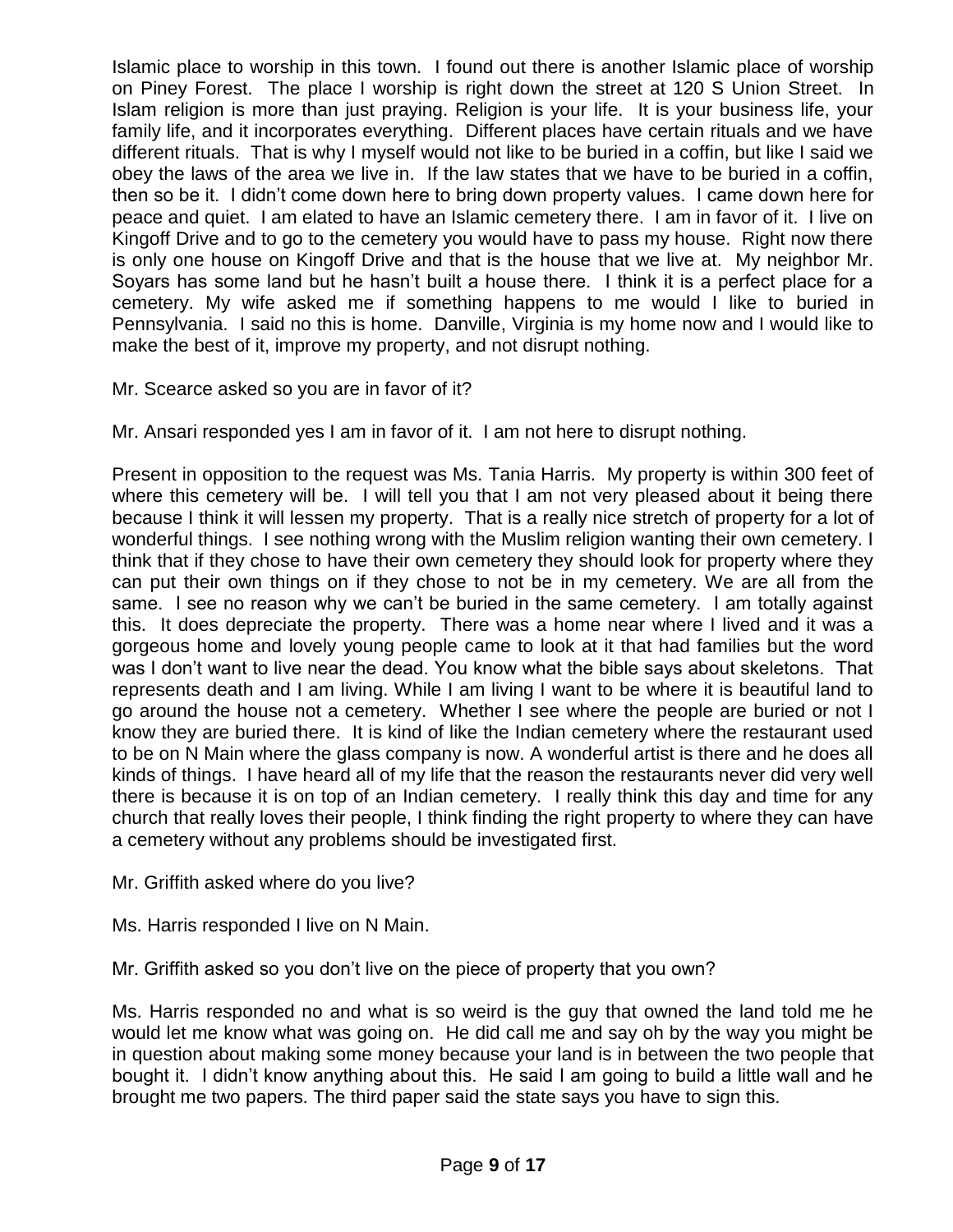Mr. Griffith stated I don't know what they have told you, but my question was that you don't live on the piece of property that you own there.

Ms. Harris responded no.

Mr. Whitt stated I would just like a minute to respond to the first lady. I didn't catch her name but I have heard her here before. Any time an issue comes up she has an opinion. Everything she is complaining about is not going to happen. She is not going to even know that there is a change in the property. She should be thankful that they are going to put it there because the woods that she is so worried about are going to stay there and remain that buffer to the bypass. There is a very small community here. Obviously there is not going to be a burial every day. Certainly it could happen on a Saturday or it could happen on a Sunday, but so do Christians. To me the argument is very spacious. Frankly I think they should be happy that it is going to be there, because they are not going to even know that it is there. It will prevent someone else from going in there and clearing the woods down and doing something with it. This is a residential area but it has a different name. I forgot the term for what their zoning is.

Mr. Scearce stated transitional.

Mr. Whitt stated there are a lot of things that could be built on this property without a special use permit that would definitely not be in their best interest. I think their concerns are very unfounded. I would ask you to please approve this.

Close the Public Hearing.

Mrs. Evans asked will this cemetery be marked in some way so that hundreds of years down the road someone wants to develop it, will it be noted that it is a cemetery and there are bodies there?

Mr. Gillie responded it will be in the city records that it is a cemetery. Saying what will happen hundreds of years from now is rather difficult for me because I have probably only 40 more left. The city records will denote that it is a cemetery and there are bodies buried there. Hopefully if someone does title searches or anything else in the future they will see that.

Mrs. Evans asked nothing there will be marked?

Mr. Gillie responded that is the best we can do. I assume through the title when they buy the property it will show up listed that way but after that I don't know of anything we can do in perpetuity to make it marked that way.

Mr. Wilson asked as far as the maintenance and care and following up regulations that are in place, there are some that actually govern it. Can you go over those again?

Mrs. Burton responded it will be that the interment has a minimum of 12" coverage of dirt and the general maintenance of the area will be just that as if it were your lawn, the proper maintenance and upkeep. There will not be anything that is required.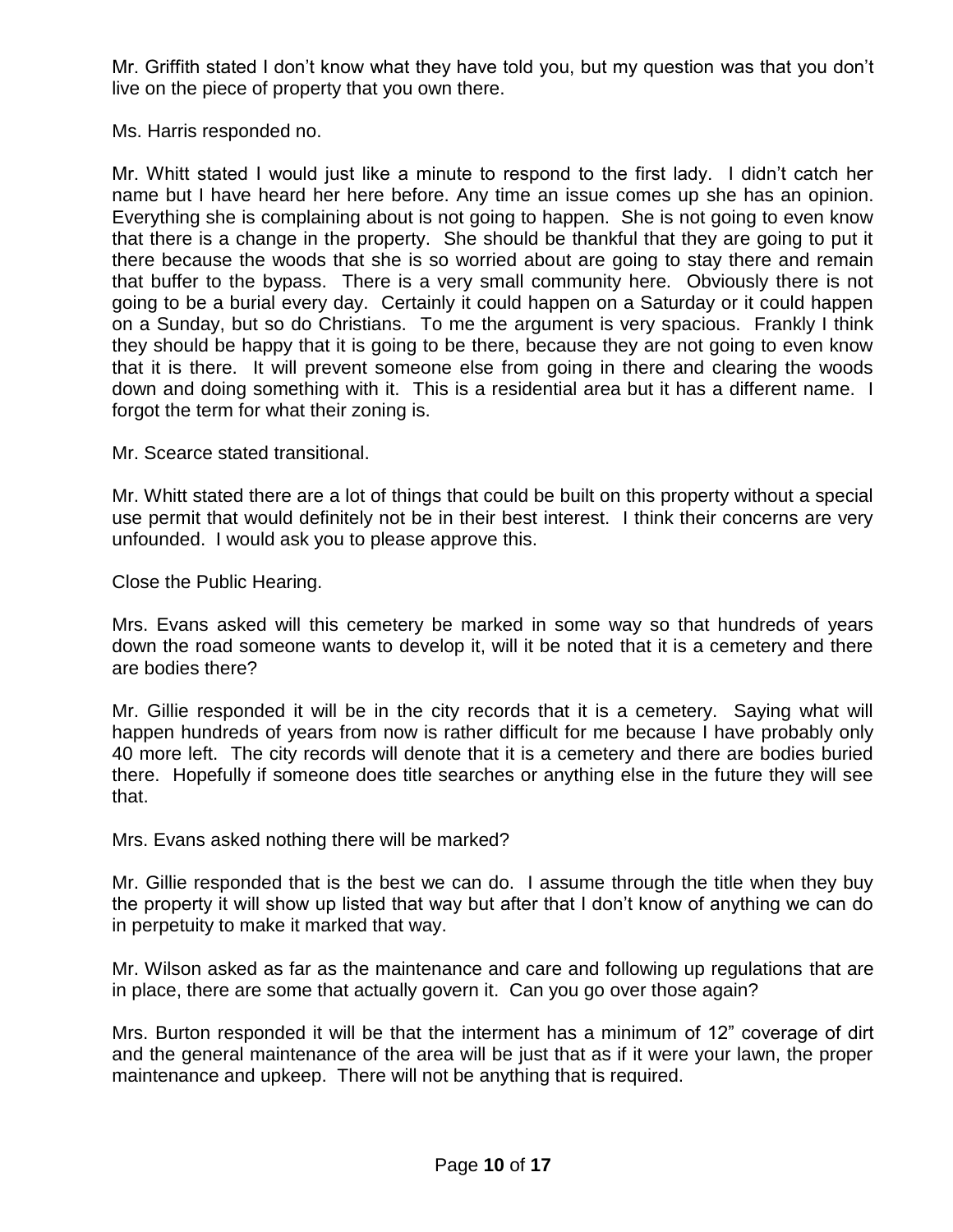Mr. Wilson asked if there were any significant alterations to the land would another special use permit or would he have to come back if there was a facility put in place? I mean what we are designating is what they are asking for, right?

Mr. Gillie responded if they build a structure that would require a building permit and approval. We would check it just like we would any other structure. It would have to meet distance between property lines, standard building and fire codes, life, and health safety codes. That wouldn't have to come back here for a special use permit. All they are asking for is to put a cemetery on that property. A structure that would house heavy equipment or machinery would be considered an accessory to the primary use, which in this case would be a cemetery. That does not have to come back. Cemeteries are interesting in the Code in that if it is religiously affiliated there are not a lot of restrictions.

Mr. Wilson stated and that is by design. That is a long historic tradition that Virginia has.

Mr. Gillie stated correct. State law has very few restrictions on it. Mr. Griffith asked about Danville Memorial Gardens. There is a difference there because that is a for profit cemetery verses a religious institution. These institutions are afforded special privileges in Virginia that others aren't. They fall under a different set of rules.

Mr. Griffith stated as far as the long term perpetual care of those involved today, 50 years from now is something going to be done to protect the people that are buried there?

Mr. Gillie responded the state regulations say you don't have to do it. I can't impose something more restrictive than what the state does.

Mr. Griffith stated true.

Mr. Wilson stated but it would be the same as if any old burial ground were discovered in the development of an area and there are lots of ways that is handled.

Mr. Gillie stated correct.

**Mr. Jones made a motion to recommend approval of PLSUP20130000386 as submitted. Mr. Griffith seconded the motion. The motion was approved by a 7-0 vote.** 

*5. Rezoning Application PLRZ20130000387, filed by Danville Redevelopment Housing Authority requesting to amend the Year 2020 Land Use Plan from CS, Community Service to MR, Multi-family Residential and to rezone from OT-R, Old Town Residential to M-R, Multi-family Residential, 608 Upper Street and Parcel ID #26499 on Poplar Street, otherwise known as Grid 1712, Block 008, Parcel ID's 000005 & 000003 respectively of the City of Danville, Virginia, Zoning District Map. The applicant is proposing to develop a multi-family housing complex.*

Mrs. Burton read the staff report. Twenty-eight notices were sent to surrounding property owners within 300 feet of the subject property. Five responses were not opposed. Two responses were opposed.

Open the Public Hearing.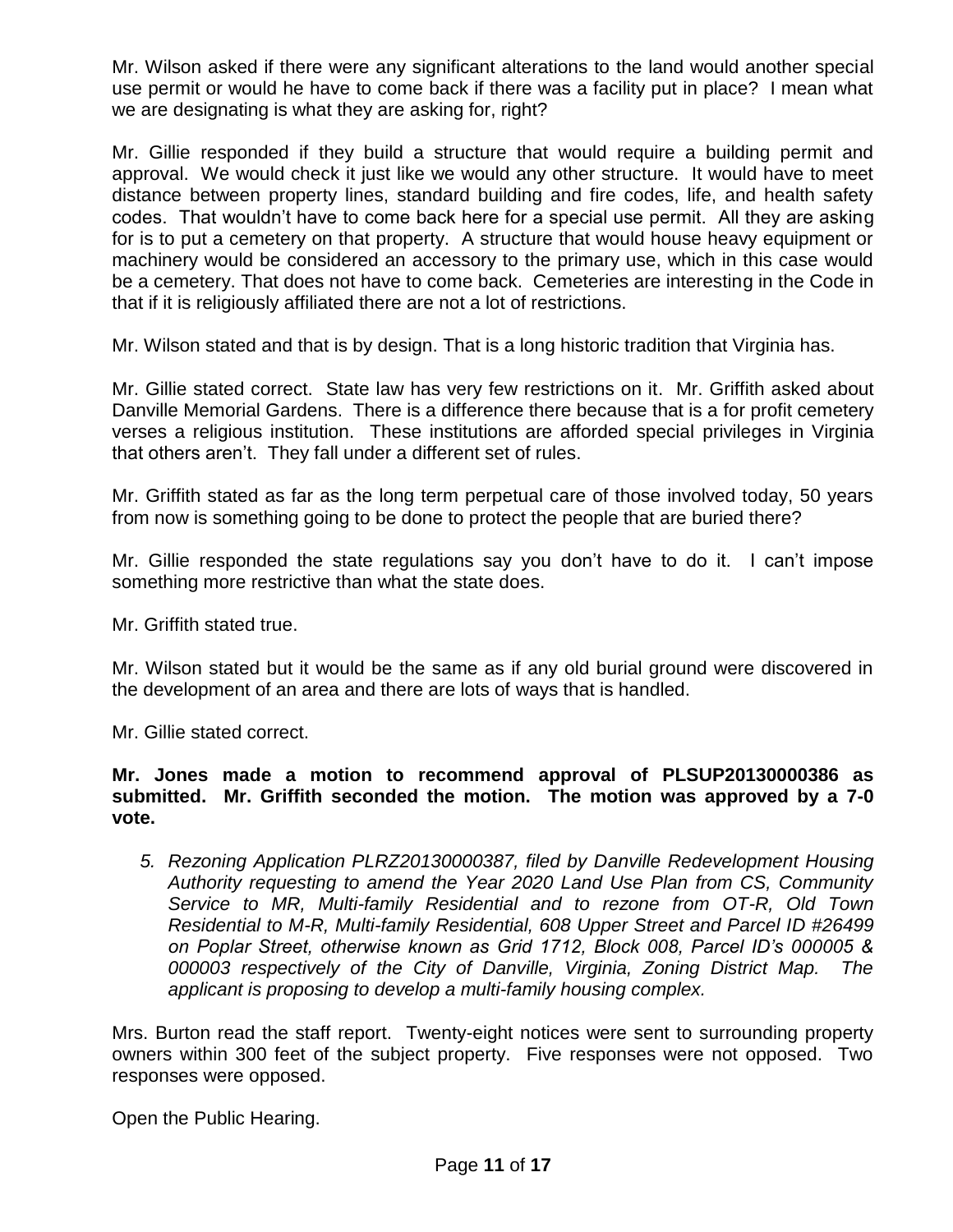Present on behalf of the request was Mr. Gary Wasson. I am the Executive Director of the Danville Redevelopment Housing Authority. I would be happy to answer any questions about the proposed project.

Mr. Griffith asked was that a church originally?

Mr. Wasson responded yes it was.

Mr. Griffith asked are you going to leave the structure or is it going to be demolished or will it just be converted into apartments?

Mr. Wasson responded we are going to leave the structure pretty much as is outside because we are going to try and get historic tax credits. The outside, as far as we understand, will remain exactly the way it is. There may actually be some space inside the building left as is, especially the old sanctuary may be left intact as its original use.

Mrs. Evans asked what do you plan to do with the parcel behind the church?

Mr. Wasson responded it will be the off-street parking and green space for picnic tables and maybe a place for kids to play.

Mr. Laramore asked will that be the only building onsite, the existing structure?

Mr. Wasson responded yes there are no plans to put any other structures. The use will be designated for veterans. There will be five units for veterans and four units will be handicap accessible and four other units for just basic low income people and the Housing Authority will project base vouchers for people who need a subsidized trend.

Close the Public Hearing.

Mrs. Evans stated this is the first time I have ever heard of Mechanicsville Historic District. Where does it begin and end?

Mrs. Burton responded the Mechanicsville Historic District is actually to the west of the Downtown Historic District and it runs from Memorial Drive southwest taking in Floyd, Upper, and part of Monroe. It ends at South Ridge.

# **Mr. Griffith made a motion to recommend approval of PLRZ20130000387 as submitted. Mr. Bolton seconded the motion. The motion was approved by a 7-0 vote.**

*6. Rezoning Application PLRZ20130000388, filed by Danville Redevelopment Housing Authority requesting to rezone from OT-R, Old Town Residential to M-R, Multi-family Residential, 401-411 Floyd Street, otherwise known as Grid 1712, Block 003, Parcel 000015 of the City of Danville, Virginia, Zoning District Map. The applicant is proposing to rezone so that the four units may be rehabilitated and occupied.*

Mrs. Burton read the staff report. Thirty-five notices were sent to surrounding property owners within 300 feet of the subject property. Three responses were not opposed. Five responses were opposed.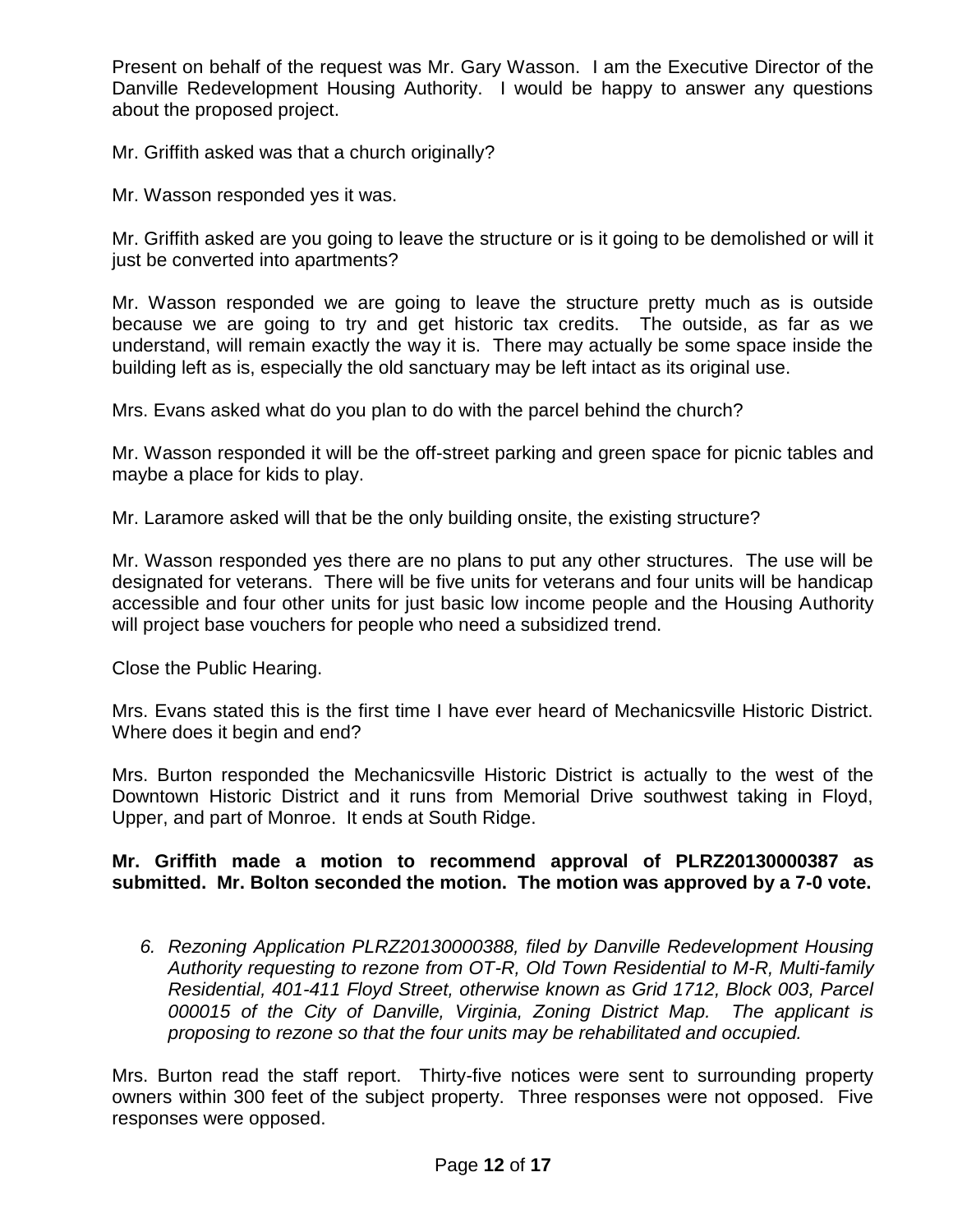Open the Public Hearing.

Present to speak in regards to the request was Mr. Keith Evans. I own Danville Paint and Supply which is just across the street from this property. I am not opposed to the proposal. I am hoping that my property value is going to be included in the historic district. The only concern I have is the parking issue on the street. When I built my building in 1991 we put in a loading dock that recesses back almost to the other side of my building, so when a tractor and trailer pulls in it is completely off of the road probably 15'. Since that time truck lines have changed. Many of the trailers that come in to my lot are 53' long plus the tractor. With these drivers backing in they are actually rubbing the curb on the opposite side of the street to get the turn to come into my lot. Like I said, I have no problems with these buildings being rehabbed, but I would really like the parking situation to be looked at. If they park all along that curb, I will not be able to get deliveries to my loading dock because the trucks would not be able to make that turn in. That is the only thing I am here for today, to point that out. If nothing else could a *No Parking Zone* from 9:00-5:00 be placed?

Mr. Wilson asked are there alternatives to how deliveries are made?

Mr. Evans responded not really because most of what we get in is on pallets that we unload with either a pallet jack or a tow motor. That is not true in all cases. There are situations where they can pull across a side lot and pull in. Some do come across that lot at M&M Furniture and back in that way. They still have to pretty much put their tractor at the curb to get the straight shot back in. They do not have to make the hard turn that you would pulling in from the street itself. The disadvantage to that is one, they still have to go to the curb; but two, where loading and receiving is for M&M Furniture blocks the entrance to that side lot. If they happen to be getting a truck and one of my trucks come in then that truck driver cannot come across that lot. They do not mind. They are happy for my deliveries to come across their lot, but if they are getting deliveries it can't be done.

Mr. Scearce stated according to this aerial photo, it looks like 2/3 of that lot is open land. They will have parking behind the building.

Mr. Evans stated yeah and I talked to Mr. Wasson about that. In fact, he is the one who told me to come today. One thing he mentioned that I agreed with is that you do want to leave some green space for the families. I am not saying that they can't put a parking lot there, but I know asphalt is not cheap and if you have families living there you do want some green space.

Mr. Scearce stated it looks rather large. I haven't seen the actual lay out of it.

Mr. Evans stated and there again I am not looking to say no parking on the side of the street. It is a public street. I just need some kind of easement there so deliveries can get in.

Mr. Wilson stated right now however, if cars were to park there you would have the same problem without this development.

Mr. Evans stated yes. When we built that building those units were occupied. One or two cars would park over there and it was never an issue before. These trucks have gotten a lot bigger.

Mr. Jones asked is there legal parking on your side of Floyd Street?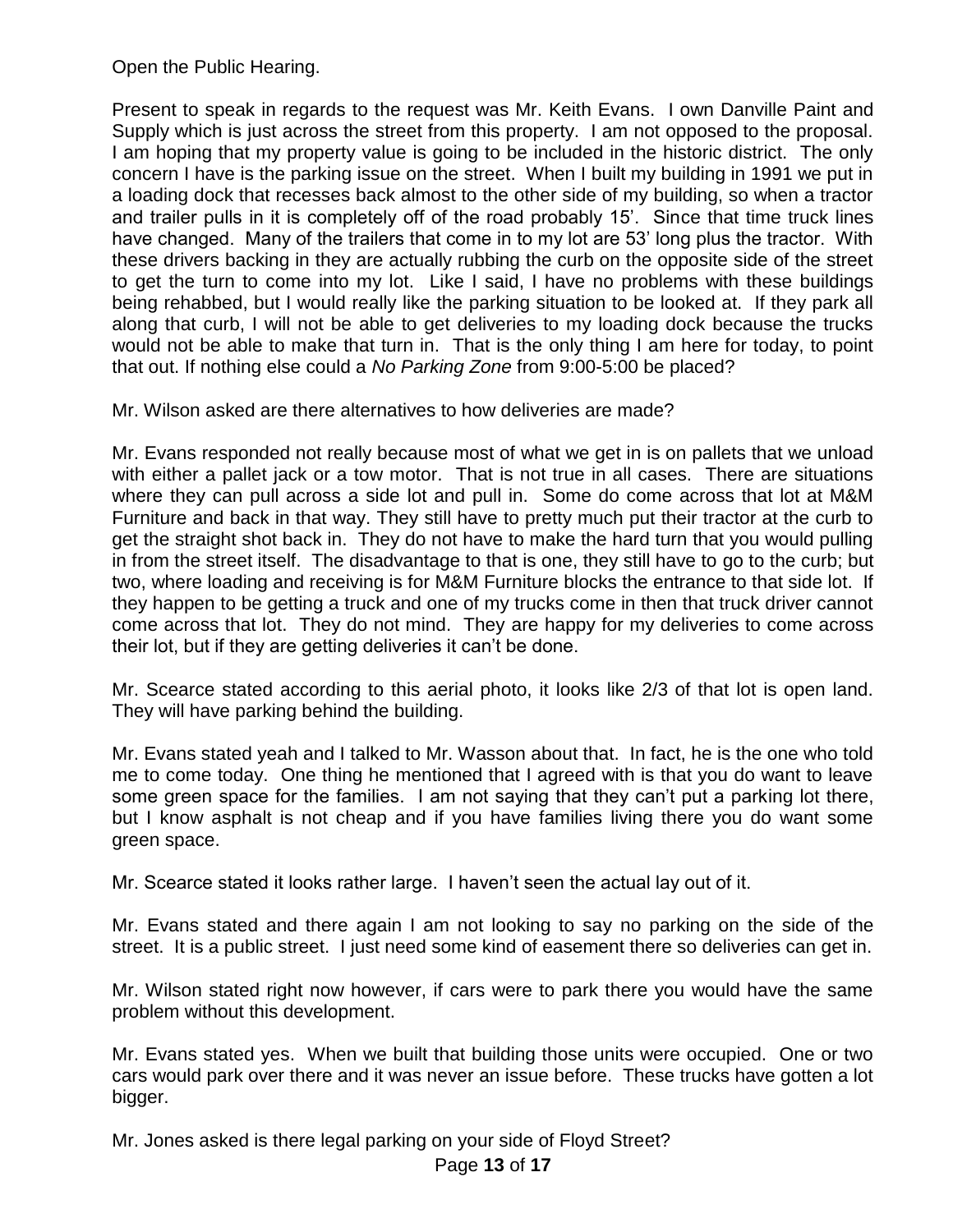Mr. Evans responded yes, as far as I know it is legal. There is parking going down Floyd Street.

Mr. Jones asked couldn't you could park an 18 wheeler there and unload it?

Mr. Evans responded no. You would do away with my loading dock. My loading dock was put there for a reason. The quick answer to your question is yes.

Mr. Jones stated but that is an inconvenience for you.

Mr. Evans stated well I would have lost a loading dock that I spent a lot of money to build.

Mr. Bolton asked what time are your deliveries?

Mr. Evans responded we are open 7:30 to 5:30 and we are liable to get a truck any time during that. Usually the earliest trucks hit the dock around 8:00 or 8:30 and then normally by 4:30 it is done. I am not going to say never but normally that is when it is.

Mr. Jones asked do you see this as a problem?

Mr. Gillie responded it is a public street so telling someone they can't park on a public street, staff doesn't have that authority. There is adequate space on the property to provide necessary off-street parking, so as we look at it that is where we envision they will park. Now telling someone you got a space and you have to park there, I have no control over that. If that person finds it is beneficial to them to park on the street and walk into the front, I can't stop them from doing that. All we can do is sit down with the engineers and talk about reasons if any to put restrictions during certain hours. *No Parking Loading Zone* between x and y, but I can't guarantee that would even be approved because it is a public street.

Mr. Jones stated I am not looking for the entire curb. I am looking for maybe 10' or 12'.

Mr. Wilson stated obviously the world has changed, the length of trucks and all these kind of things; so are there any provisions or departments within the City that he could go have this discussion with? To me, even right now his problem could appear. Is there a way he can go deal with this?

Mr. Gillie stated he could request it through the City Engineer's office that the area be designated *No Parking* or *No Parking* between x time and y time whether that property is occupied or not. Loading space on the street could be designated possibly but it has to meet certain warrants for that to be issued. I don't regulate what goes on the public streets.

Mr. Wilson stated neither do we.

Mr. Evans stated I may be here for no reason, but when I got the information that was the only concern I saw that could possibly cause a problem.

Mr. Bolton stated employees could come and park two cars in that spot and go out and move them when the truck comes perhaps.

Mr. Evans stated well we get deliveries everyday.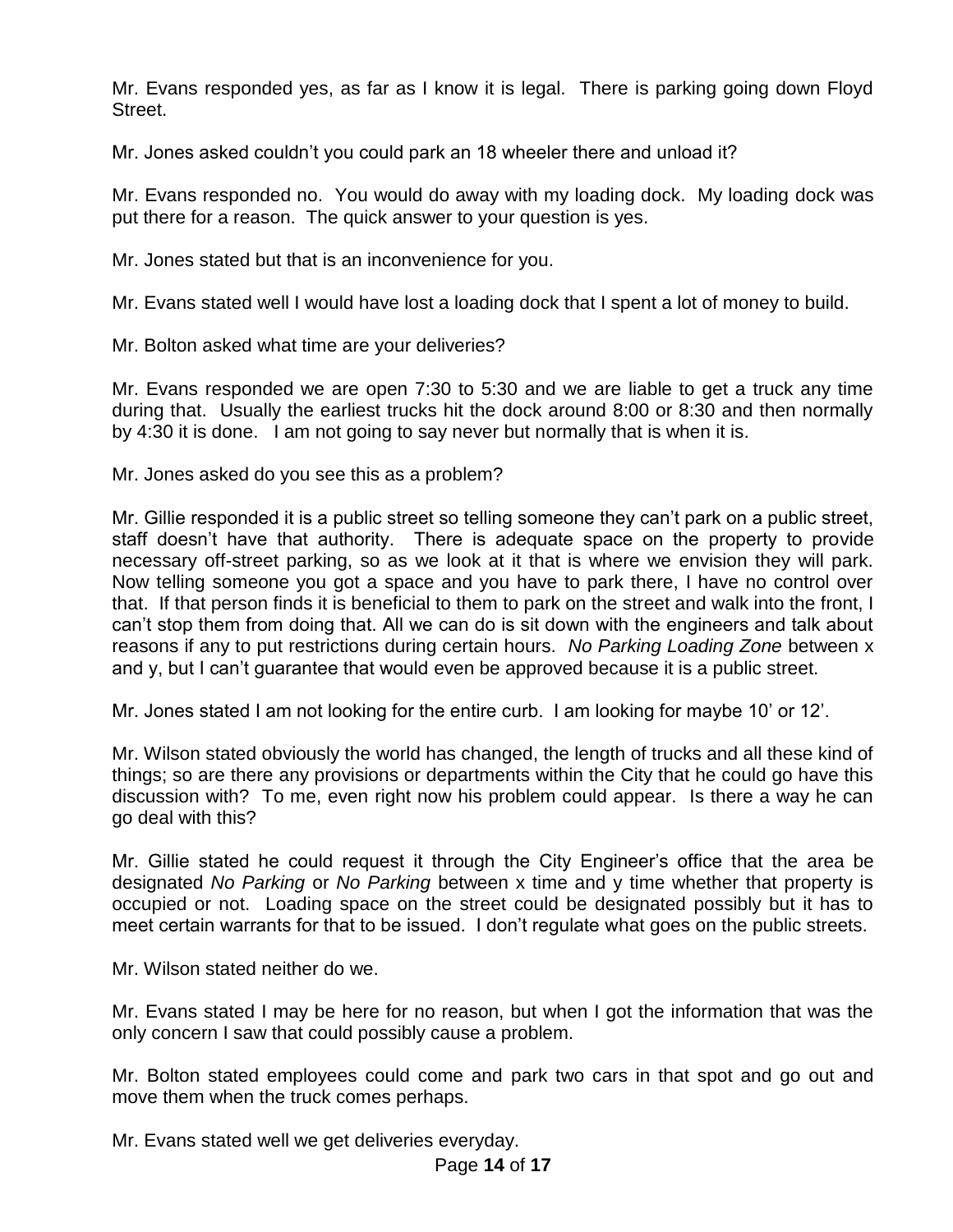Mr. Bolton stated so it is not something you could plan for.

Mr. Evans stated no. We usually know what day they are coming but you have no idea what time.

Mr. Scearce stated it sounds like you have some remedy for this. I would like for the applicant to come and address this. What type of housing is this? Is this for veterans too or what type of people will be in this?

Present on behalf of the request was Mr. Gary Wasson. This is kind of a partnership with some of the City's revitalization efforts. At the time we bought it, we did not envision it being linked with the Upper Street project, but at this point we do see it linked with the project. It will be the same type of usage, some dedicated for veterans, some for handicap, and lower income will probably be with these units too. There is enough room to put off-street parking in the back and still leave some green space. It is a fairly deep lot and the units are very close to Floyd Street. I hadn't really anticipated a problem with the parking as it has been mentioned here and I don't have an answer for that. We are going to try and provide parking for the residents in the back, but as Mr. Gillie said, if somebody decided to park in the front to take stuff in the front door, the property manager wouldn't have any control over that either.

Mr. Griffith asked the two units that are there are duplexes. Will they continue to be two duplexes?

Mr. Wasson responded yes they will remain duplexes. There will be four units on that site.

Mr. Wilson asked is there anything about developing this that has to do with the review by the Historic Resources Department? In other words, are there things being done in order to achieve something larger?

Mrs. Burton responded the review before the March meeting is actually for a boundary extension that would include the 608 Upper Street property that you just reviewed. The 608 Upper Street property and the Floyd Street properties are being bundled into one project, so it is all connected. This one is kind of indirectly connected because of the 608 Upper Street project and the boundary extension.

Mr. Griffith stated based on what I have seen from the way the Housing Authority rehabs property and the current condition of these two I think if anything it would raise the property value for everybody around there.

Mr. Wasson stated correct. I think if we don't do something they are just going to continue to deteriorate. We are planning to put them back into usage and maybe they will look nice when we are done with them.

Mr. Scearce stated certainly it will be better not worse than the condition they are in.

Close the Public Hearing.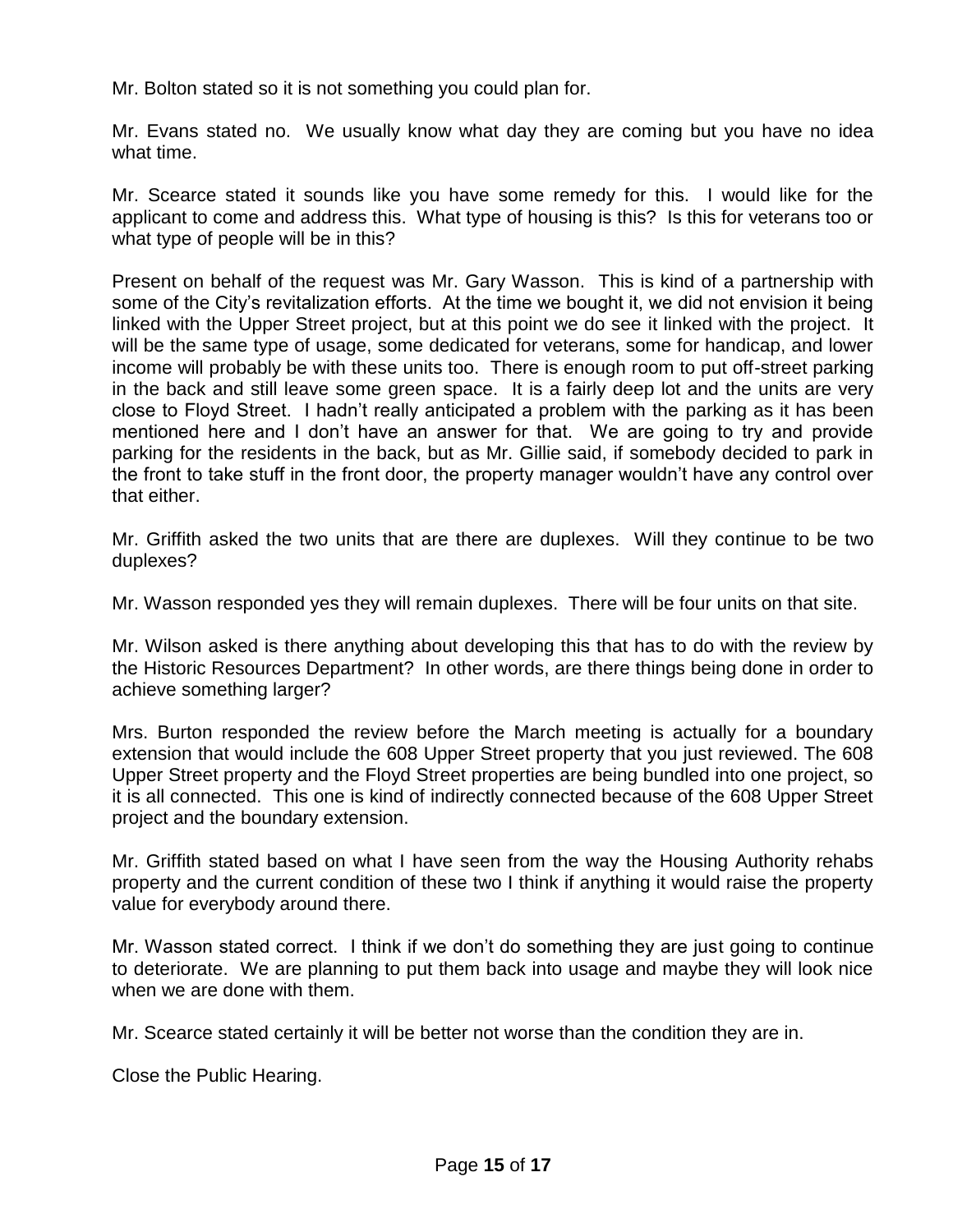**Mr. Wilson made a motion to recommend approval of PLRZ20130000388 as submitted. Mr. Laramore seconded the motion. The motion was approved by a 7-0 vote.** 

- *7. Rezoning Application PLRZ20130000390, filed by 1060 Riverside Drive LLC, requesting to amend the Year 2020 Land Use Plan from Regional Service to Urban Single Family Residential and to rezone from HR-C Highway Retail Commercial to OT-R, Old Town Residential, 3.673 acres of 1060 Riverside Drive, otherwise known as a 3.673 acre portion of Grid 1708, Block 009, Parcel 000058 of the City of Danville, Virginia, Zoning District Map. The applicant is proposing to rezone the rear of the property to residential to match the zoning of adjacent property.*
- 8. *Special Use Permit Application PLSUP20130000391, filed by 1060 Riverside Drive LLC and 1050 Riverside Drive LLC, requesting a Special Use Permit to waive Yard Setbacks in accordance with Article 3.M:, Section C, Item 21 of the Code of the City of Danville, Virginia, 1986, as amended, at 1060 Riverside Drive, otherwise known as Grid 1708, Block 009, Parcel 000058 and 1050 Riverside Drive, otherwise known as Grid 1708, Block 009, Parcel 000057 of the City of Danville, Virginia, Zoning District Map. The applicants are proposing to adjust a lot line between 1050 and 1060 Riverside Drive.*

Mrs. Burton read the staff report. Thirty-seven notices were sent to surrounding property owners within 300 feet of the subject property. Five responses were not opposed. Three responses were opposed.

Open the Public Hearing.

Present on behalf of the request Mr. Nick Fowler, real estate agent with ERA Holley & Gibson Realty. I represent 1060 Riverside LLC. They are looking to sell about two and a half acres of 1060 Riverside Drive and selling that is going to cut a parcel which can only be zoned HR-C. We just ask if there are any questions you might have.

Mr. Griffith asked are they going to develop this?

Mr. Fowler asked the lots?

Mr. Griffith responded the back part of it.

Mr. Fowler responded there are no plans for that right now. The only reason they are asking is because it is going to be required. It is going to have access on Riverside Drive so it has to be zoned HR-C.

Mr. Scearce asked so they are just reducing the property size?

Mr. Fowler responded they are selling off about two and a half acres on Riverside Drive.

Present on behalf of the request was Mr. Bob Vaughn. I represent a company by the name of RMC Hampton LLC and they have the property designated as B2, the 2.726 acre tract and it is they who have requested that the lot line adjustment take place and of course we are doing that through the process of a special use permit. If all of this goes through, that